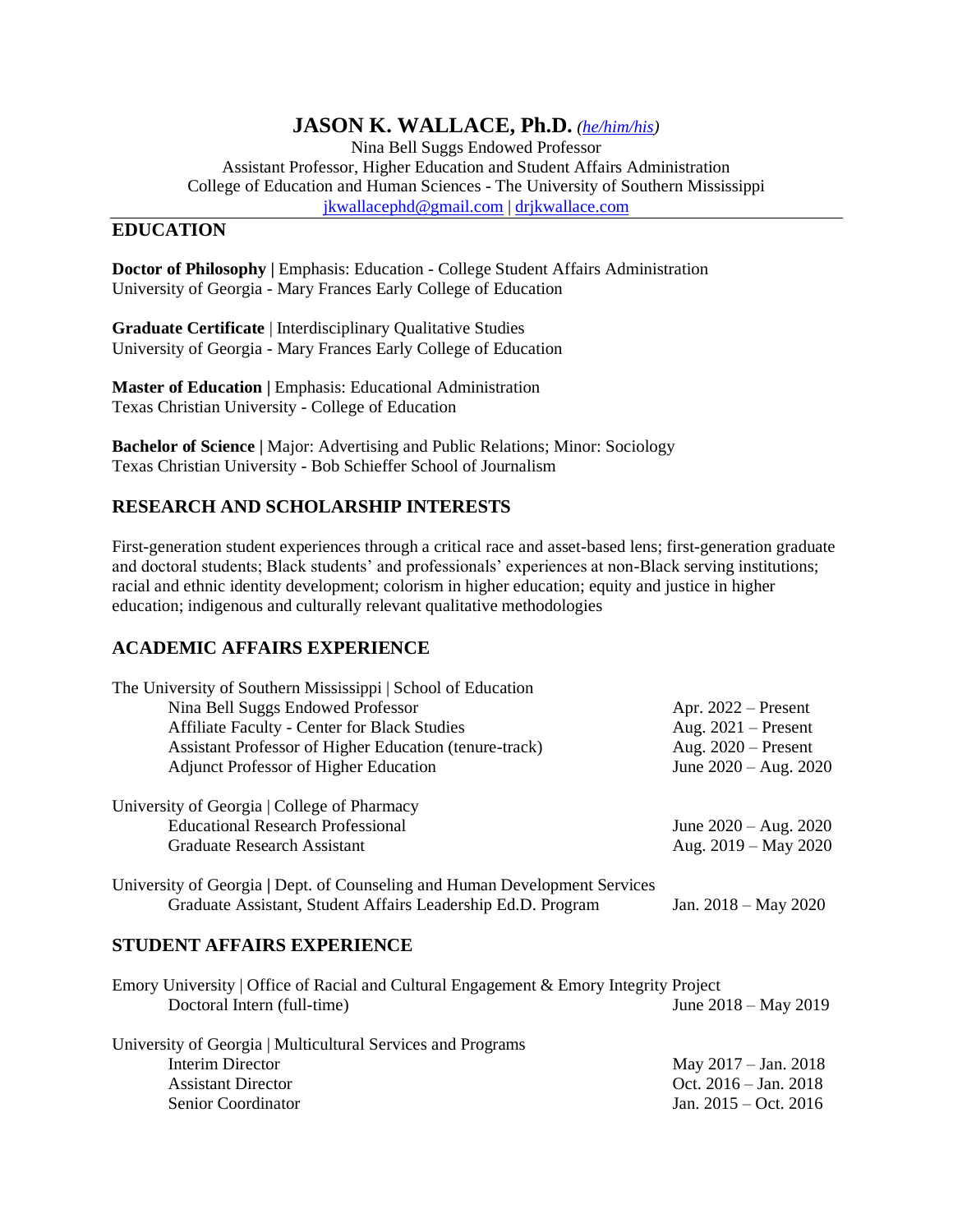| University of North Texas at Dallas   Office of Student Life        |                                 |
|---------------------------------------------------------------------|---------------------------------|
| Assistant Director for Orientation and New Student Programs         | July $2013 - Dec. 2014$         |
| <b>Coordinator for New Student Orientation</b>                      | Dec. $2012 - July 2013$         |
| Texas Christian University   Inclusiveness & Intercultural Services |                                 |
| Program Coordinator for Student Success and Outreach                | Feb. $2011 - Dec. 2012$         |
| Graduate Intern (part-time)                                         | May $2010 - Dec. 2010$          |
| Tarrant County College, South Campus   Student Development Services |                                 |
| <b>Student Development Associate</b>                                | Aug. $2010 - \text{Feb. } 2011$ |
|                                                                     |                                 |

## **PUBLICATIONS**

## **Journal Articles (peer-reviewed)**

- **Wallace, J. K.** (in press). Nevertheless, we persist: Exploring the cultural capital of Black first-generation doctoral recipients at non-Black serving institutions. *Review of Higher Education*.
- **Wallace, J. K.** & Ford, J. R. (2021). "They don't value my knowledge": Interrogating the racialized experiences of Black first-generation doctoral students in HESA programs at HWIs. *Journal of First-Generation Student Success, 1*(2), 127-144.
- Brown, L. C., **Wallace, J. K.**, & Cokley, R. K. (2021). A labor of love: The makings of @FirstGenDocs. *Journal of First-Generation Student Success*, *1*(1), 49-56.
- Burr, K. H., **Wallace, J. K.**, & Dean, L. A. (2021). Looking from the outside in: Lessons from an external assessment project. *Journal of Student Affairs Inquiry*. Advance online publication.
- Coleman, R., **Wallace, J. K.**, & Means, D. (2020). Questioning a single narrative: Multiple identities shaping Black queer and transgender student retention. *The Journal of College Student Retention: Research, Theory, and Practice – Special Issue*, *21*(4), 455-475.
- **Wallace, J. K.** (2019). [Review of the book *An education in sexuality & sociality: Heteronormativity on campus*, by F. G. Karioris]*. Journal of Critical Scholarship on Higher Education and Student Affairs, 5*(1), 9-13.

#### **Journal Articles Submitted and Under Review (peer-reviewed)**

- Martin, G., **Wallace, J. K.**, Burr, K. H., & Smith, M. (revise and resubmit). "Putting up walls" and "sharing struggles": Low-income, first-generation college students' experiences navigating social class with their peers.
- **Wallace, J. K.** & Ford, J. R. (under review). Returning home: Reflections on cultural capital cultivated for Black men faculty through multicultural affairs work.
- Ford, J. R., **Wallace, J. K.**, & Matthews, D. (under review). Race-based admissions and affirmative action: Revisiting historical implications on Black students in higher education.

#### **Book Chapters**

- Ekpe, L. & **Wallace, J. K.** (selected). Advocacy through strategic alliances: Engaging Sankofa mentorship to create liberatory practices for Black graduate students at historically white institutions. In A. Wilkerson & S. Samuels (Ed.), *Best practices and programmatic approaches for mentoring educational leaders*. IGI Global Publishing.
- **Wallace, J. K.**, Johnson, J. T., & Ford, J. R. (selected). For us, by us: Unpacking research with and for Black students in higher education as early career Black men faculty. In J. A. McElderry & S. Hernandez Rivera (Eds.), *Developing an intersectional-consciousness and praxis in antiracist efforts*. Information Age Publishing.
- **Wallace, J. K.** & Ball, J. (invited, submitted). Changing the trajectory for Black students. In Z. Nycum (Ed.), *Educating Black males in the 21st Century South*. Lexington Books.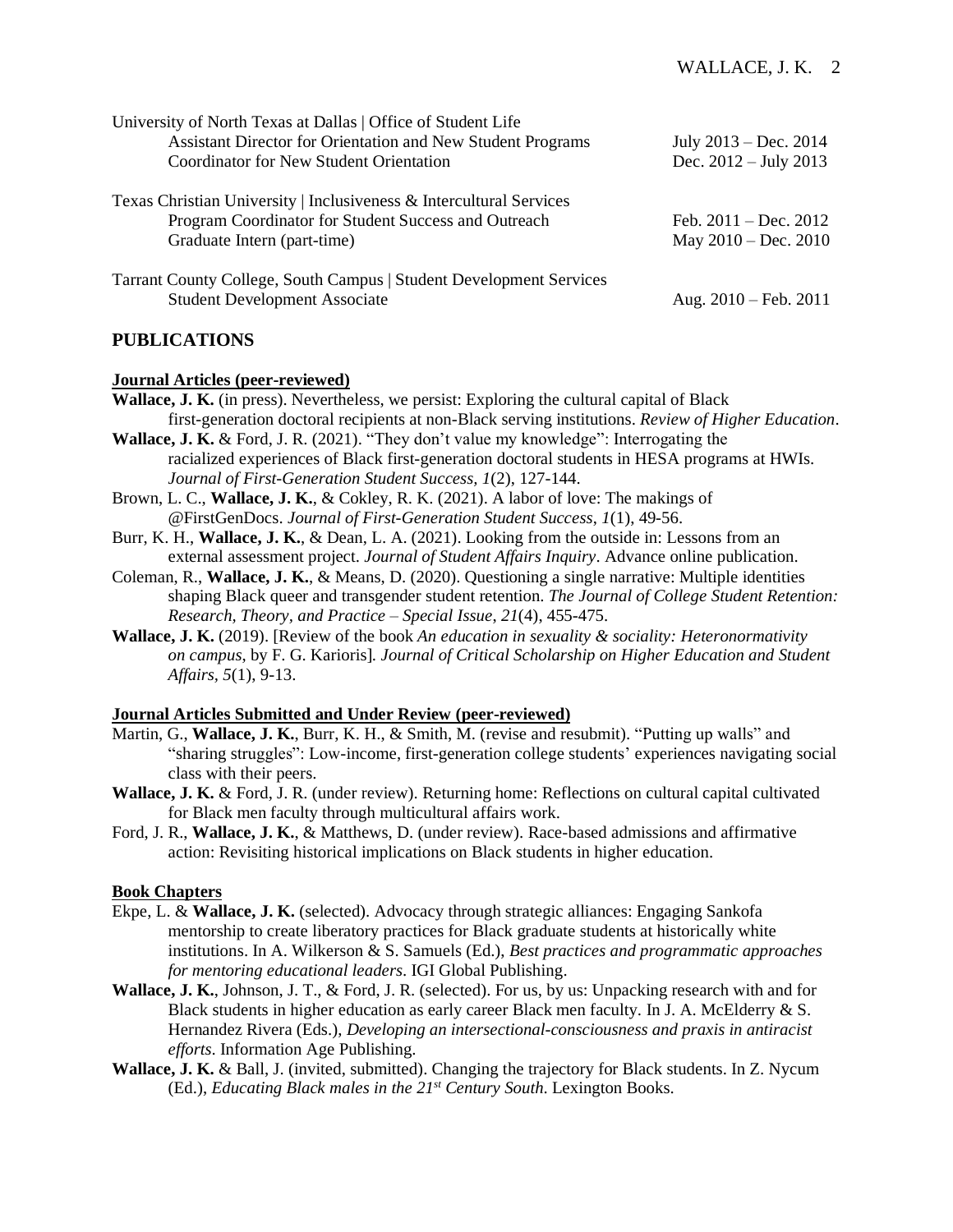- **Wallace, J. K.** & Smith, T. D. (invited, submitted). (Re)Defining leadership learning for Black men pursuing graduate education at historically white institutions. In C. Beaty & J. R. Ford (Eds.), *Exploring Black college men & leadership learning*. Information Age Publishing.
- Santa-Ramirez, S. & **Wallace, J. K.** (in press). We got work to do: Testimonios of queer Black and Brown practitioner-scholars navigating the insider/outsider paradox within the ivory tower. In T. J. Jourian, J. Cisneros, A. Duran, & R. Miller (Eds.), *Narrating the insider-outsider paradox as LGBTQ+ scholars and practitioners*. Routledge Publishing.
- Evans, M. E. & **Wallace, J. K.** (in press). Considering sexual identity in supervision. In R. M. Nasser Jr. (Ed.), *Identity in supervision: Understanding who works for you and who you work for in higher education*. Information Age Publishing.
- Dean, L. A. & **Wallace, J. K.** (in press). Who are today's college students?. In N. Y. Gulley (Ed.), *Multiple perspectives on college students: Needs, challenges, and opportunities*. Routledge Publishing.
- **Wallace, J. K.** & Evans, M. E. (2021). Meeting people where they are, without meeting them in hell: A tempered radical approach to teaching equity and justice in risk-averse environments. In L. Parson & C. C. Ozaki (Ed.), *Teaching and learning for social justice and equity in higher education* (3rd ed., pp. 23-41). Palgrave McMillan Publishing.
- **Wallace, J. K.**, Cokley, R. K., & Brown, L. C. (2020). This is soul work: A portrait of three Black first-gen docs. In J. Sablan & J. Van Galen (Eds.), *Amplified voices, intersecting identities: First-generation PhDs navigating institutional power anthology* (pp. 119–125). Brill Sense Publishing.
- Evans, M. E. & **Wallace, J. K.** (2019). No longer cast aside: A critical approach to serving queer and trans students of Color in higher education. In D. Mitchell Jr., J. Marie, & T. Steele (Eds.), *Intersectionality & higher education: Theory, research, and praxis* (2nd ed., pp. 181–189). Peter Lang Publishing. (peer-reviewed)

#### **Additional Publications**

- **Wallace, J. K.** (2021). I wish I knew that I could be a professor. *Cap & Co. Education Platform.* Retrieved fro[m https://www.drrachaelcap.com/blog-posts/i-wish-i-knew-that-i-could-be-a](https://www.drrachaelcap.com/blog-posts/i-wish-i-knew-that-i-could-be-a-professor-a-piece-by-dr-jason-k-wallace)[professor-a-piece-by-dr-jason-k-wallace](https://www.drrachaelcap.com/blog-posts/i-wish-i-knew-that-i-could-be-a-professor-a-piece-by-dr-jason-k-wallace)
- Fulford, M., Lebovitz, L., Ray, M. E., **Wallace, J. K.**, Henson, B., & Smith, K. (2020). PharmD students cope with transitions in the wake of the COVID-19 pandemic. Essay in *Pharmacy Times.* Retrieved fro[m https://www.pharmacytimes.com/view/pharmd-students-cope-with-transitions-in](https://www.pharmacytimes.com/view/pharmd-students-cope-with-transitions-in-the-wake-of-the-covid-19-pandemic)[the-wake-of-the-covid-19-pandemic](https://www.pharmacytimes.com/view/pharmd-students-cope-with-transitions-in-the-wake-of-the-covid-19-pandemic)

#### **Works in Preparation**

- **Wallace, J. K.**, Quarles, D., Lawrence, P. J. (in progress). Divorcing the actor-less narrative of impostor syndrome: A systematic literature review.
- **Wallace, J. K.** & Cummings, V. (in progress). To be Black and 'Quare': A narrative case study exploring the experiences of Black queer men at historically white institutions in the South.
- Smith, M., **Wallace, J. K.**, Torrence, A., & Martin, G. (in progress). Feeding the body, as well as the mind and spirit: Examining the experiences of graduate students facing food insecurity.

## **RESEARCH, GRANT, AND FELLOWSHIP AWARDS**

- Donaldson, J. R., Karim, S., Morgan, S., **Wallace, J. K.**, & Wallace, M. (2021). *Advancement of women in natural sciences (Advancement WiNS)*. Jim A. Payne Foundation Award. (\$170,000; awarded). Co-Principal Investigator.
- **Wallace, J. K.** (2021). Innovative teaching mini grant. University of Southern Mississippi Center for Faculty Development. (\$300; awarded).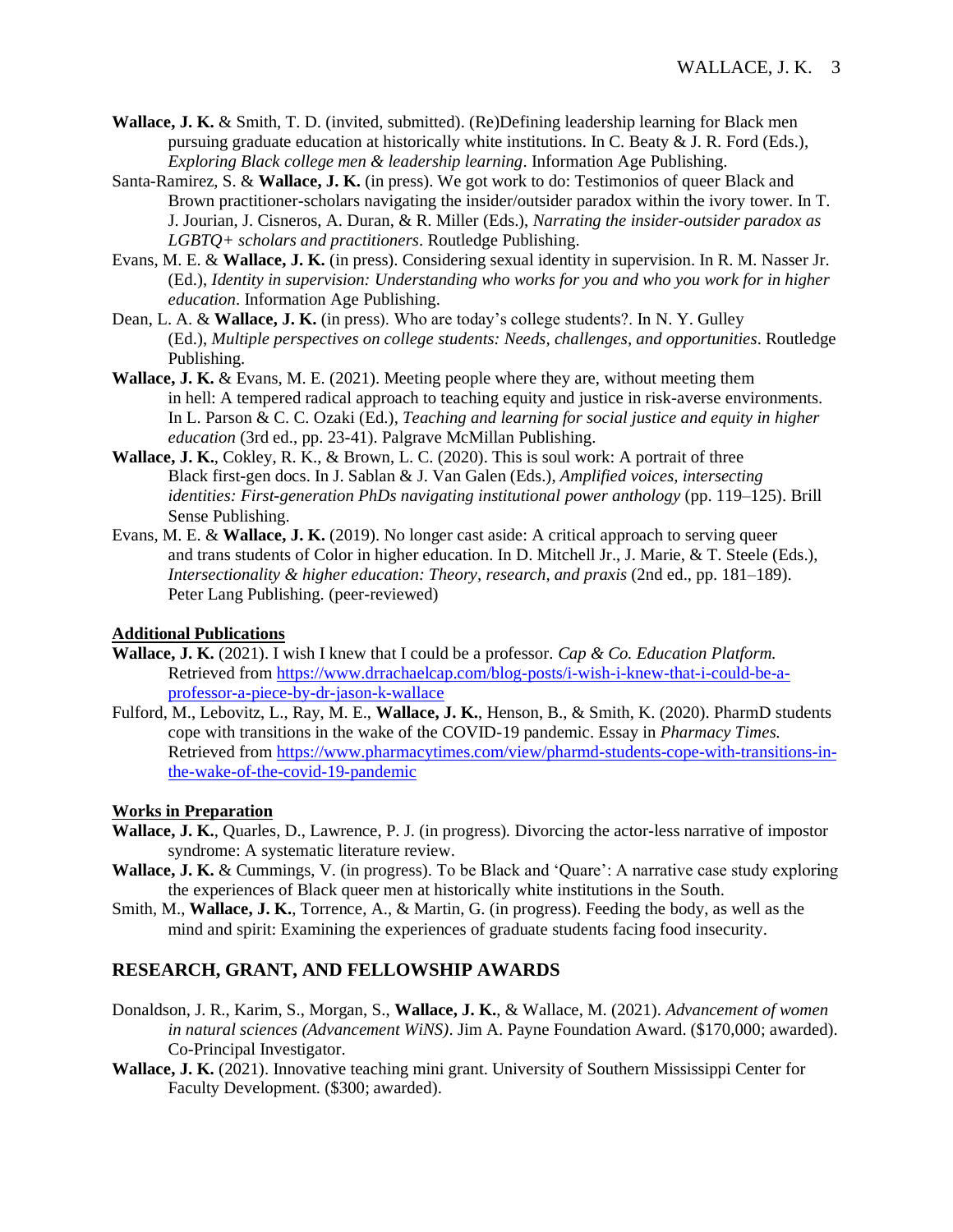- Fulford, M. & **Wallace, J. K.** (2020). *"Exploring curricular innovations in doctor of pharmacy (PharmD) programs that emerged in response to the COVID-19 pandemic and how students coped with transitions.* Spencer Foundation Grant. (\$50,000; not awarded). Co-Principal Investigator.
- **Wallace, J. K.** (2020). *"The ancestors are watching; make them proud": Narratives exploring Black first-generation doctoral recipients' use of cultural capital at non-Black serving institutions*. American Association of Blacks in Higher Education Dissertation Grant Award. (\$500; awarded). Principal Investigator.
- **Wallace, J. K.** (2019). *Exploring the terminal educational journey of Black first-generation doctoral recipients*. University of Georgia Graduate School Research Award. (\$1600; awarded). Principal Investigator.
- **Wallace, J. K.** & Cummings, V. (2019). *To be Black and 'Quare': A narrative case study exploring the experiences of Black queer men at historically white institutions in the South.* Southern Association of College Student Affairs Research Grant. (\$400; awarded). Principal Investigator.
- **Wallace, J. K.** (2019). Southern Regional Education Board Dissertation Fellowship. (\$20,000; not awarded).
- **Wallace, J. K.** (2019). *Exploring the terminal educational journey of Black first-generation doctoral recipients.* NASPA Region III Research and Assessment Grant. (\$1000; awarded). Principal Investigator.
- **Wallace, J. K.** (2018). *This is soul work: A nkwaethnography of three Black first-generation doctoral students*. University of Georgia Graduate School Research Award. (\$400; awarded).
- **Wallace, J. K.**, Smith, M., & Martin, G. (2018). *Feeding the body, as well as the mind and spirit: Examining the experiences of graduate students facing food insecurity.* NASPA Region III Research and Assessment Grant. (\$1000; awarded). Co-Principal Investigator.

## **REFEREED CONFERENCE PRESENTATIONS AND POSTERS**

\* denotes poster presentations

#### **International (2)**

- **Wallace, J. K.** (2021, May). *Nevertheless, we persist: Exploring the cultural capital of Black first-generation doctoral recipients at non-Black serving institutions*. Paper presented at the 17<sup>th</sup> International Congress of Qualitative Inquiry, Champaign-Urbana, IL.
- Burr, K. H., & **Wallace, J. K.** (2019, May). *What happens when no one is looking: Measuring integrity through a multi-pronged qualitative approach.* Report presented at the 15<sup>th</sup> International Congress of Qualitative Inquiry, Champaign-Urbana, IL.

#### **National (27)**

- **Wallace, J. K.**, & Ford, J. R. (2021, November). *Returning home: Reflections on cultural capital cultivated for Black men faculty through multicultural affairs work*. Paper presented at the Council for Ethnic Participation (CEP) Pre-Conference at the Association for the Study of Higher Education (ASHE) Annual Conference, San Juan, Puerto Rico.
- **Wallace, J. K.**, Quarles, D. A., Lawrence, P. J. (2021, November). *A power-conscious analysis of impostorism in higher education*. Paper presented at the Association for the Study of Higher Education (ASHE) Annual Conference, San Juan, Puerto Rico.
- Thompson, J., Chasteen, A., Sparkman, L., **Wallace, J. K.**, & Zimmerman, C. (2021, October). *What does gender equity look like in higher ed and scholarships*. Presentation for the 2021 National Scholarship Providers Association (NSPA) Annual Conference, Virtual Conference.
- **Wallace, J. K.**, Brown, L. C., & Cokley, R. K. (2021, June). *Amplifying our voices: Lessons learned from @FirstGenDocs*. Presentation accepted for the NASPA Virtual Conferences on Student Success in Higher Education, Virtual Conference.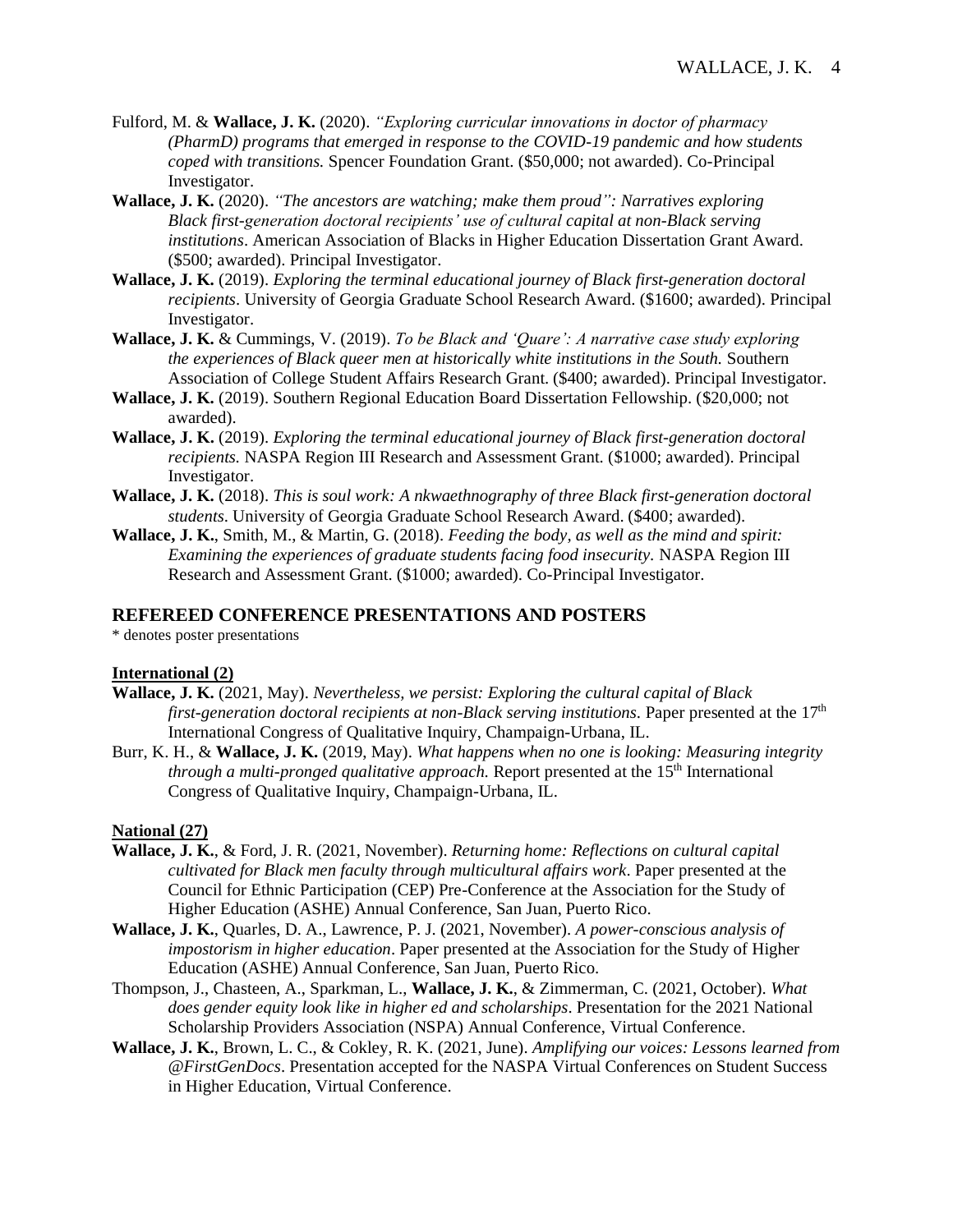- **Wallace, J. K.** (2020, November). *Straight outta college: An anthology of 10 Black first-gen docs*. Performance presentation for the Association for the Study of Higher Education (ASHE) Annual Conference, Virtual Conference.
- **Wallace, J. K.**, Briscoe, K., Ford, J., Smith, T., & Whitehead, M. (2020, November). *Before we let go: Counterstories of Black scholars navigating the academic job market*. Interactive symposium presented at the Association for the Study of Higher Education (ASHE) Annual Conference, Virtual Conference.
- **Wallace, J. K.** (2020, March). *"The ancestors are watching; make them proud": Narratives exploring Black first-generation doctoral recipients' use of cultural capital at non-Black serving institutions*. Presentation accepted for the American Association of Blacks in Higher Education (AABHE) Annual Conference, Charleston, SC. (Cancelled due to COVID-19)
- **Wallace, J. K.** (2019, November). *#MelaninMagic: Amplifying the voices of Black first-generation college students pursuing doctorates at historically white institutions.* Paper presented at the Association for the Study of Higher Education (ASHE) Annual Conference, Portland, OR.
- **Wallace, J. K.**, Quarles, D. A., & Lawrence, P. J. (2019, November). *It's not me, it's you!: Divorcing the actor-less narrative of impostor syndrome.* Interactive symposium presented at the Association for the Study of Higher Education (ASHE) Annual Conference, Portland, OR.
- Smith, M., **Wallace, J. K.**, & Martin, G. (2019, November). *Feeding the body, as well as the mind and spirit: Examining the experiences of graduate students facing food insecurity.* Roundtable presentation at the Association for the Study of Higher Education (ASHE) Annual Conference, Portland, OR.
- Martin, G., **Wallace, J. K.**, Burr, K. H., & Smith, M. (2019, November). *"Putting up walls" and "sharing struggles": Low-income, first-generation college students' experiences navigating social class with their peers.* Paper presented at the Association for the Study of Higher Education (ASHE) Annual Conference, Portland, OR.
- **Wallace, J. K.** (2019, May). *Melanin magic: Amplifying the voices of Black first-gen doctoral students*. Paper presented at the National Conference on Race & Ethnicity in American Higher Education (NCORE), Portland, OR.
- **Wallace, J. K.** (2019, March). *Rethinking theory: A critical interpretation of racial-ethnic identity development.* Poster presented at the American College Personnel Association (ACPA) Annual Conference, Boston, M.A.\*
- **Wallace, J. K.** (2019, March). *Changing the conversation: Engaging students in ethical decision-making and integrity.* Presentation at the American College Personnel Association (ACPA) Annual Conference, Boston, MA.
- Linder, C., Evans, M. E., Stewart, T. J., **Wallace, J. K.**, & Whitehead, M. (2019, March). *A power conscious approach: Reimagining campus sexual violence prevention.* Presentation at the American College Personnel Association (ACPA) Annual Conference, Boston, MA.
- Burr, K. H., **Wallace, J. K.**, & Dean, L. A. (2019, March). *Looking from the outside in: Lessons from an external assessment project.* Accepted for NASPA Annual Conference, Los Angeles, CA.
- Cokley, R. K., **Wallace, J. K.**, & Andrews, L. (2018, November). *This is soul work: An nkwaethnography of three Black first-generation doctoral students.* Roundtable presentation at the Association for the Study of Higher Education (ASHE) Annual Conference, Tampa, FL.
- Rocco, M., Lange, A., Linder, C., Cole, E., **Wallace, J. K.**, & Evans, M. E. (2018, November). *Envisioning a holistic research agenda for student activism in higher education.* Interactive symposium presented at the Association for the Study of Higher Education (ASHE) Annual Conference, Tampa, FL.
- **Wallace, J. K.** & Evans, M. E. (2018, May). *Honoring more voices: Decolonizing assessment practices through the application of critical theory*. Presentation at the National Conference on Race & Ethnicity in American Higher Education (NCORE), New Orleans, LA.
- **Wallace, J. K.** & Smith, T. (2018, March). *Moving beyond the money: Examining attrition of new student affairs professionals*. Presentation at NASPA Annual Conference, Philadelphia, PA.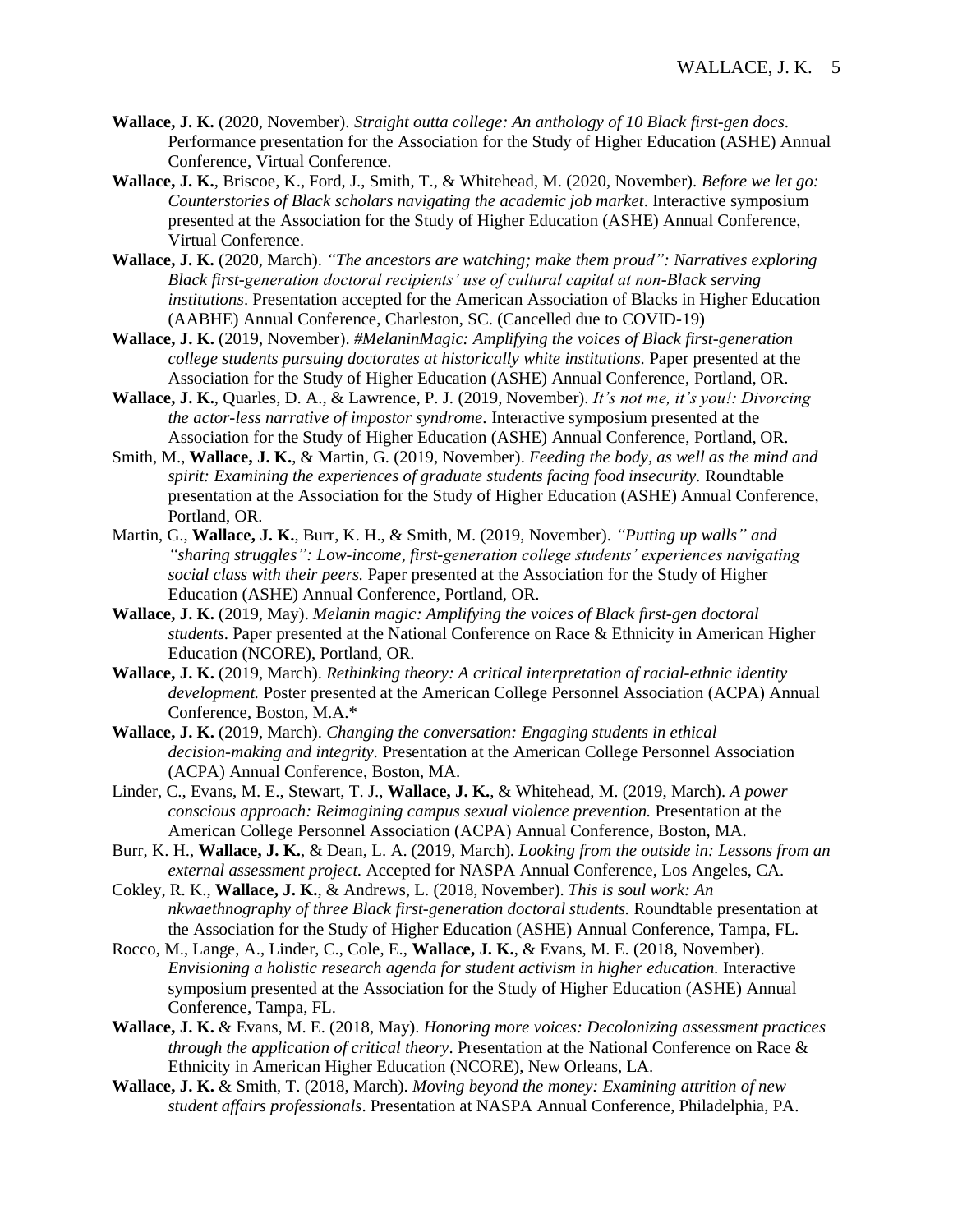- Wells, A., Cooper, D., Dean, L. A., & **Wallace, J. K.** (2018, March). *When good plans go bad: The flip side of assessment best practice*. Presentation at NASPA Annual Conference, Philadelphia, PA.
- Evans, M. E. & **Wallace, J. K.** (2018, March). *Doing the work on purpose: Centering QTSOC experience in student affairs practice.* Pre-conference presentation at NASPA Annual Conference, Philadelphia, PA.
- **Wallace, J. K.** & Evans, M. E. (2017, December). *Honoring all voices: Decolonizing assessment practices*. Presentation at NASPA Multicultural Institute, New Orleans, LA.
- Evans, M. E. & **Wallace, J. K.** (2017, November). *Environments matter: Centering the QTSOC experience in identity-based spaces.* Mini-institute presentation at NASPA Multicultural Institute, New Orleans, LA.
- **Wallace, J. K.** & Smith, T. (2017, November). *Moving beyond the money: Examining attrition of new student affairs professionals*. Roundtable presentation at the Association for the Study of Higher Education (ASHE) Annual Conference, Houston, TX.
- Andrews, L., Cokley, R. K., **Wallace, J. K.** (2017, June). *Can't stop, won't stop: Digital space interventions for first-generation doctoral students.* Presentation at NASPA Closing the Achievement Gap Conference, Washington, D.C.
- Chapple, J., Cobb, J. M., **Wallace, J. K.**, Espino, T., Skinner, J. (2015, March). *Crisis, trauma & resiliency: Holistic retention and student success on a non-traditional campus.* Presentation at NASPA Annual Conference, New Orleans, LA.

#### **Regional (9)**

- Smith, M., **Wallace, J. K.**, & Bettencourt, G. M. (2021, November). *"I don't think they even care": Examining the experiences of graduate students facing food insecurity*. Presentation at the Southern Association for College Student Affairs (SACSA) Annual Conference, Norfolk, VA.
- **Wallace, J. K.**, Breeden, R., Whitehead, M., & Williams, B. M. (2019, November). *Black excellence lives here: The experiences of Black doctoral students at HWIs*. Presentation at the Southern Association for College Student Affairs (SACSA) Annual Conference, Raleigh, NC.
- **Wallace, J. K.** (2018, November). *Critical interpretation of racial-ethnic identity development.* Poster presentation at the Southern Association for College Student Affairs (SACSA) Annual Conference, Myrtle Beach, SC.\*
- **Wallace, J. K.** (2018, November). *Nice for what?: Examining experiences of marginalized student affairs professionals through the lens of institutional betrayal.* Presentation at the Southern Association for College Student Affairs (SACSA) Annual Conference, Myrtle Beach, SC.
- Smith, M., Dunn, L., Hernandez, E., **Wallace, J. K.**, & Williams, B. M. (2018, November). *Prepare and pivot: Balancing your graduate school "plan" with emerging opportunities.* Presentation at the Southern Association for College Student Affairs (SACSA) Annual Conference, Myrtle Beach, SC.
- **Wallace, J. K.** & Williams, Q. (2018, November). *Changing the conversation: Engaging students in ethical decision-making and integrity.* Presentation at the Southern Association for College Student Affairs (SACSA) Annual Conference, Myrtle Beach, SC.
- **Wallace, J. K.**, Andrews, L., & Cokley, R. K. (2018, November). *Sankofa realized: Words of wisdom to first-gen doc students, from first-gen doc students.* Presentation at the Southern Association for College Student Affairs (SACSA) Annual Conference, Myrtle Beach, SC.
- **Wallace, J. K.**, Andrews, L., & Cokley, R. K. (2017, October). *Digital space interventions for first generation doctoral students.* Presentation at the Southern Association for College Student Affairs (SACSA) Annual Conference, Chattanooga, TN.
- Smith, M., Evans, M. E., **Wallace, J. K.**, & Whitehead, M. (2017, October). *An inclusive measure: The art of applying critical theories to common assessment practices.* Presentation at the Southern Association for College Student Affairs (SACSA) Annual Conference, Chattanooga, TN.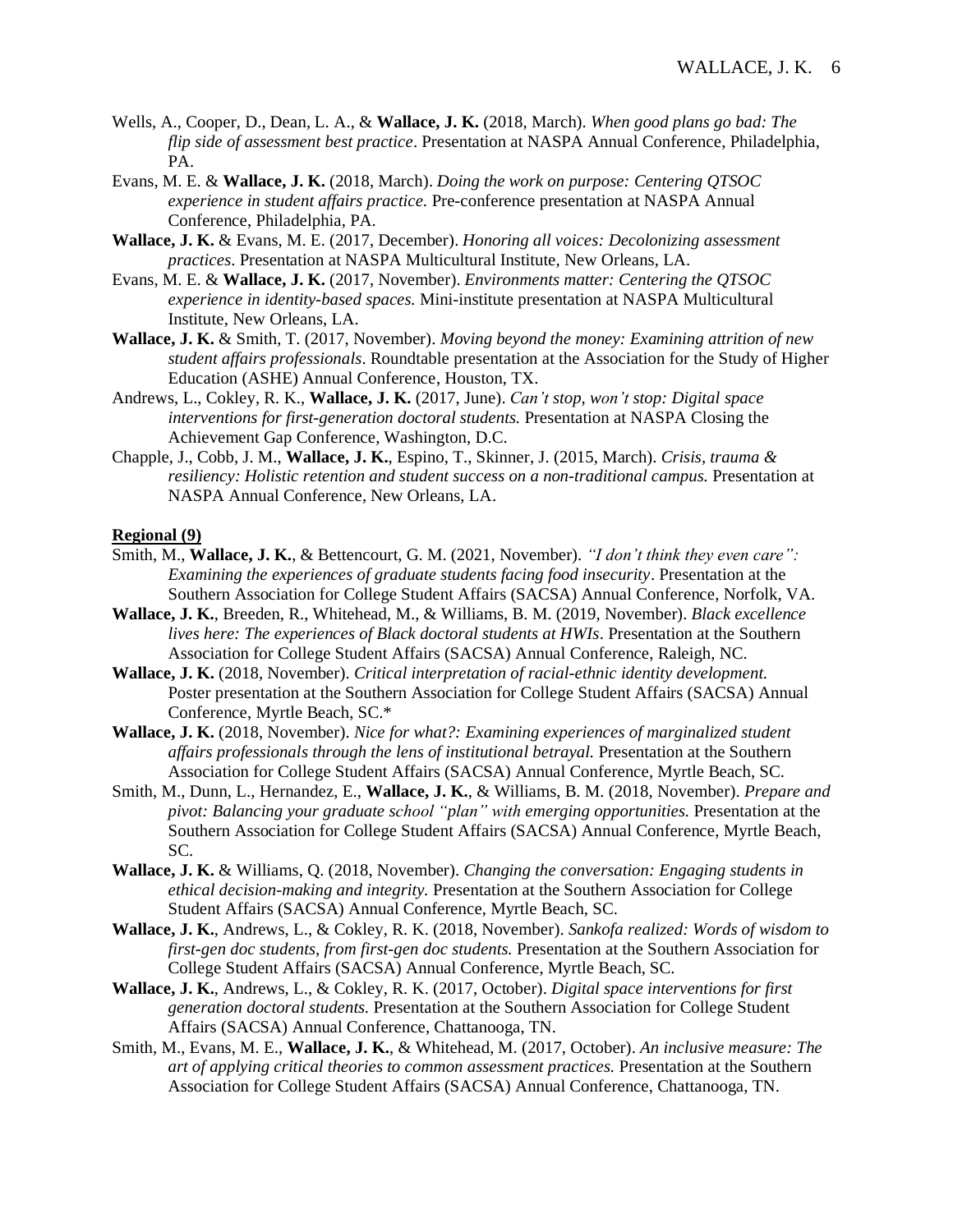**Local (3)**

- **Wallace, J. K.** & Andrews, L. (2017, September). *Digital space interventions for firstgeneration doctoral students.* Presentation at the UGA Engage Conference, Athens, GA.
- **Wallace, J. K.** (2017, January). *How to get away with prejudice: Exploring the use of microaggressions in the United States.* Presentation at the Georgia Collegiate Leadership Conference, Athens, GA.
- **Wallace, J. K.** (2016, April). *How to get away with prejudice: Exploring the use of microaggressions in the United States.* Presentation at the Diversity, Inclusion, and Fairness (DIF) Conference, Statesboro, GA.

## **INVITED SPEAKING, KEYNOTE, AND FACILITATION ENGAGEMENTS**

- **Wallace, J. K.** (2022, May). *Achieving institutional equity: Strategies for pedagogy and praxis*. Presentation for Texas A&M University at Galveston, Galveston, TX.
- **Wallace, J. K.** (2022, May). *Engaging in liberatory research*. Guest lecture for Dr. Maria Wallace's SME 792 – Teaching & Learning STEM in Higher Education course, doctoral level course, The University of Southern Mississippi, Hattiesburg, MS.
- **Wallace, J. K.** (2022, May). Strategies for advancing equity and inclusion in the workplace. Presentation for Texas State University's MBA Program, San Marcos, TX.
- Long, L., McGowan, B. L., Snipes, J. T., Wallace, J. K. (2022, April). *Black men in faculty positions*. Panelist for Dr. Christopher Traver's Black Men in Education: Peril, Promise and Potentialities course, undergraduate level course, Denison University, Granville, OH.
- Evans, M. E., Sirju-Johnson, N. A., **Wallace, J. K.** (2022, April). *The role of advocacy in EDI work*. Panelist for Dr. Melvin Whitehead's Equity, Diversity, and Inclusion course, master-level course, Binghamton University, Binghamton, NY.
- Gonzalez, A., Jenkins-Rimmer, T., Le, A., Patterson, L., **Wallace, J. K.** (2022, April). *Sexual assault in the LGBTQ+ community*. Panelist for the University of Southern Mississippi's Sexual Assault Prevention Ambassadors, Gender and Sexuality Alliance, and the PRISM Office, Hattiesburg, MS.
- Arnold, G., Le, A., Sawyer, R., **Wallace, J. K.** (2022, April). *Toxic Masculinity Forum*. Panelist for the University of Southern Mississippi's Sexual Assault Prevention Ambassadors, Hattiesburg, MS.
- Christensen, K., Danforth, M., Judge, J., & **Wallace, J. K.** (2022, March). *Innovative teaching strategies workshop*. Presentation for the University of Southern Mississippi's Center for Faculty Development, Hattiesburg, MS.
- **Wallace, J. K.** (2022, March). *Exploring culturally relevant pedagogy*. Presentation for Texas A&M University at Galveston, Galveston, TX.
- Crisler, T., Jones, Z., Snyder, B., **Wallace, J. K.**, & Walker, K. (2022, February). *Shades of LGBTQIA*. Panelist for the University of Southern Mississippi's PRISM Office, Hattiesburg, MS.
- Monette-Barajas, M., Navarro-Castellanos, N., Torpey-Saboe, N. & **Wallace, J. K.** (2022, February)**.** *"NSPA Executive Interview Series: How Will COVID Reshape the Work We Do as Scholarship Providers?"*. Webinar for the National Scholarship Providers Association, Virtual.
- **Wallace, J. K.** (2022, January). *Exploring strategies for equity in pedagogy and praxis*. Presentation for Texas A&M University at Galveston, Galveston, TX.
- **Wallace, J. K.** (2022, January). *Navigating the doctoral journey: Tips for First-Gen Docs*. Presentation for the University of Southern Mississippi's Higher Education Ed.D. program, Hattiesburg, MS.
- Brown, L. C., Cokley, R. K., & **Wallace, J. K.** (2021, November). *Navigating graduate school as a firstgeneration student.* Featured panelist for the University of Georgia National First-Generation Week Celebration, Athens, GA.
- **Wallace, J. K.** (2021, October). *Brotherhood, love, and excellence: A call-to-action for Black men*. Keynote speaker for the University of Southern Mississippi's Men of Excellence Men's Summit, Hattiesburg, MS.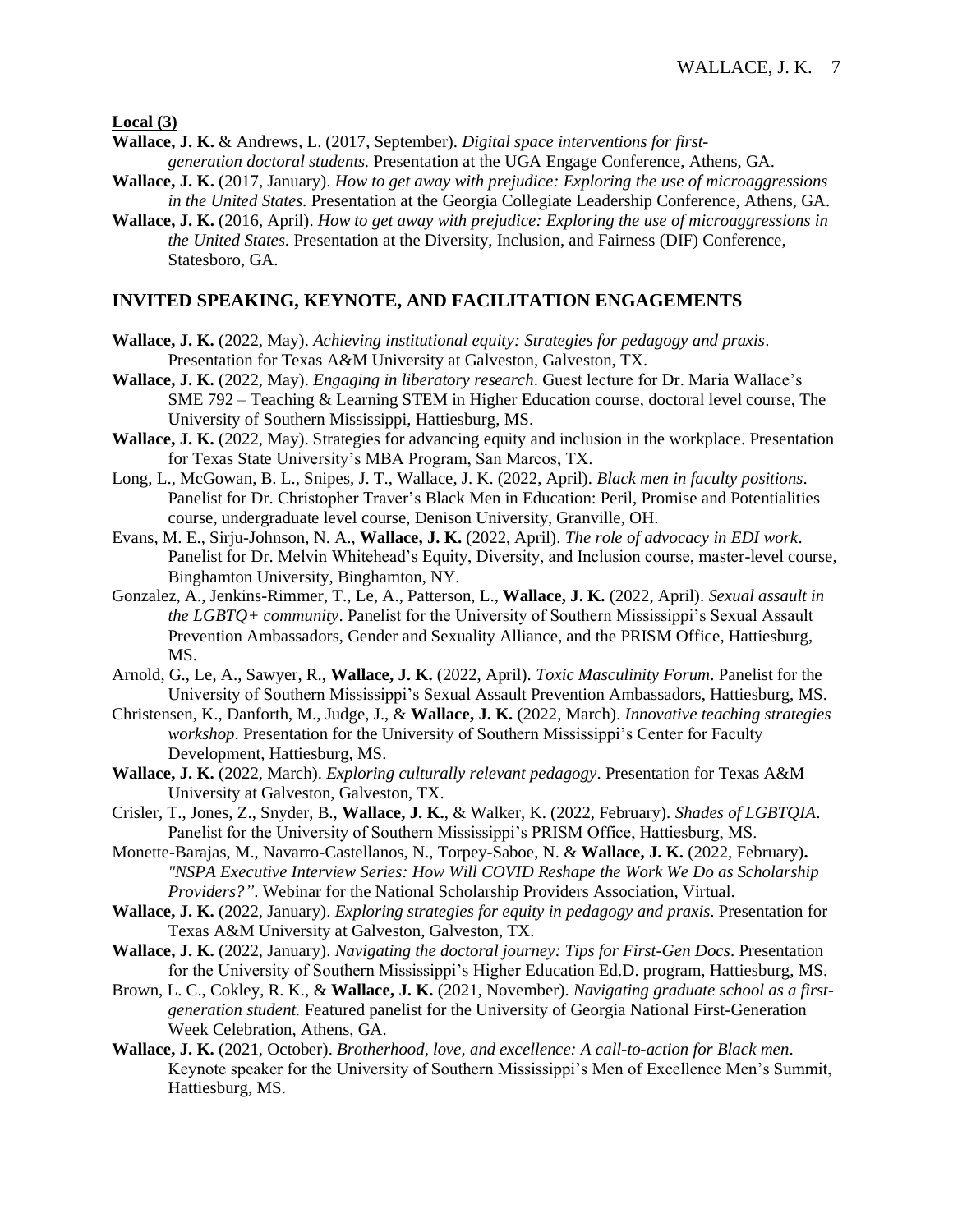- **Wallace, J. K.** (2021, October). *Because Blue Ivy will be a first-gen student: And other reasons why you should care about critically serving first-generation college students*. Guest lecture for Dr. Courtney Gay's Equity, Diversity, and Inclusion course, master-level course, University of Georgia.
- **Wallace, J. K.** (2021, August). *Everything you need you already possess*. Keynote speaker for the University of Southern Mississippi First-Gen Fest, Hattiesburg, MS.
- **Wallace, J. K.** (2021, June). *Summer reading series on culturally responsive teaching*. Creator/facilitator for a workshop series for faculty members at The University of Southern Mississippi.
- **Wallace, J. K.** (2021, May). *A conversation with #FirstGenDocs*. Guest speaker for the Cornell University First-Generation & Low-Income (FiGLI) Graduate Student Organization, Virtual.
- Hawkins-Jones, J., Kozlowski, K, O'Brien, T., & **Wallace, J. K.** (2021, March). *Racism in education: A discussion panel*. Panelist for The University of Southern Mississippi African American Student Organization, Virtual.
- Davis, C. H., Thompson, L., & **Wallace, J. K.** (2021, February). *Strategies for Success in Graduate School*. Panelist for The University of Southern Mississippi TRIO McNair Scholars Program.
- Evans, M. E. & **Wallace, J. K.** (2021, February). *Racial justice town hall*. Virtual facilitation for the Washington Area Frisbee Club (WAFC).
- **Wallace, J. K.** (2020, November). *Because Blue Ivy will be a first-gen student: And other reasons why you should care about critically serving first-generation college students*. Guest lecture for Drs. Courtney Gay & Zoe Johnson's Equity, Diversity, and Inclusion course, master-level course, University of Georgia, Athens, GA.
- Smith, T. C. & **Wallace, J. K.** (2020, November). *Preparing for the job search within the university.* Roundtable facilitation for the Association for the Study of Higher Education (ASHE) Council of Ethnic Participation Mentor Protégé Program.
- **Wallace, J. K.** (2020, October). *Nevertheless, we persist: Exploring the cultural capital of Black first-generation doctoral recipients at non-Black serving institutions*. Virtual presentation for The University of Southern Mississippi School of Education Scholarship Circle.
- Ekpe, L., Jones, S. & **Wallace, J. K.** (2020, October). *Elevating Black Student Voices*. Panelist for Texas Christian University College of Education Facebook Live. <https://coe.tcu.edu/video-elevating-black-student-voices/>
- **Wallace, J. K.**, Sorenson, S., Pérez, S., & Smith, E. (2020, September). *Destination Cap & Gown: Graduate Student Panel.* Panelist for the Cap & Co. Virtual Graduate Student Workshop.
- Brown, L. C., Cokley, R. K., **Wallace, J. K.**, & Williams, Q. (2020, July). *Social justice series: The Black Lives Matter movement explained*. Virtual presentation for the East Bay Eclipse Soccer Club.
- **Wallace, J. K.**, Henson, B., Ray, M. E., Fulford, M. (2020, June). *Helping students cope with transitions in the wake of COVID-19*. Webinar presentation for the American Association of the Colleges of Pharmacy.
- **Wallace, J. K.** (2020, April). *Beyond my imagination…*. Keynote presentation for the CSAAGA Virtual End-of-Year Celebration, Athens, GA.
- **Wallace, J. K.** (2020, March). *Real Students, Real Conversations*. Panelist for the UGA TRIO McNair Scholars Program, Athens, GA.
- **Wallace, J. K.** (2019, November). *First-Gen in Graduate School: A Chat with First-Gen Scholars*. Presentation and facilitation engagement at the University of Georgia, Athens, GA.
- **Wallace, J. K.** (2019, September). *From #HotGirlSummer to #HotNerdFall: Finding congruence and commitment in student leadership*. Keynote presentation for Georgia Gwinnett College LEAD Conference, LaGrange, GA.
- Fling, H., Sander, C., Tolliver, S., & **Wallace, J. K.** (2019, March). *Graduate student panel*. Panelist for UGA Graduate School Accepted Students Day, Athens, GA.
- Booker, K., Walker, S. & **Wallace, J. K.** (2019, March). *Multicultural competence in supervision and student affairs practice*. Panelist for the ECHD 7740 Practicum in Student Affairs, Athens, GA.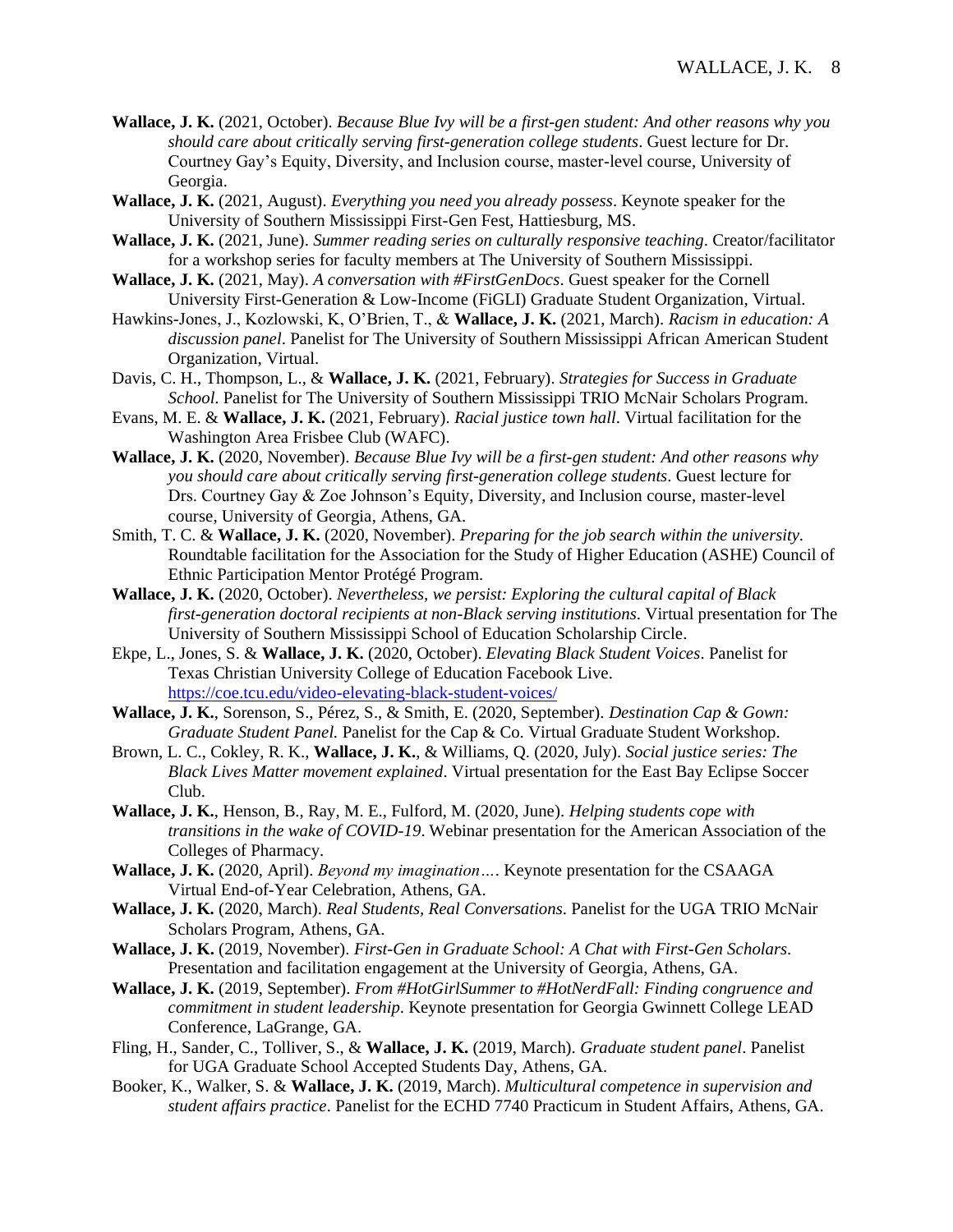- Bruick, T., Galloway Burke, M., Robinson-Nichols, M., Vaughn, E., & **Wallace, J. K.** (2018, November). *A conversation about the doctoral journey with scholar-practitioners*. Panelist for the Graduate Symposium – Doctoral Track at Southern Association for College Student Affairs (SACSA) Annual Conference, Myrtle Beach, SC.
- Green, R., Hester, A., & **Wallace, J. K.** (2018, October). *Ethical leadership panel.* Panelist for Emory University Ethically Engaged Leaders Program, Atlanta, GA.
- Campbell, S., Dexter, M., & **Wallace, J. K.** (2018, October). *Get involved: Campus engagement beyond student organizations.* Panelist for University of Georgia African American Male Initiative Workshop, Athens, GA.
- Tran, O. & **Wallace, J. K.** (2018, February). *Queer and trans People of Color caucus*. Co-facilitator for University of Georgia Connect Conference, Athens, GA.
- Evans, M. E. & **Wallace, J. K.** (2017, December). *Developing effective allies on campus.* Webinar Debrief and Group Facilitation. Presentation to the University of Georgia Division of Student Affairs, Athens, GA.
- Cawthon, T., Havice, P., Walker, K., & **Wallace, J. K.** (2017, October). *To pursue the terminal degree of not – tips, considerations, and personal accounts*. Panelist at the Southern Association for College StudentAffairs (SACSA) Annual Conference in Chattanooga, TN.
- Barco, T., Davis-Barham, J., Evans, M. E., **Wallace, J. K.**, & Waller, M. (2017, September). *The art of navigating leadership: Portraits of lessons learned.* Presented at the University of Georgia Engage! Conference, Athens, GA.
- **Wallace, J. K.** (2017, April). *Creating the college experience*. Presented as a part of Greek Life Essentials to the University of Georgia Interfraternity Council Recruitment Chairs, Athens, GA.
- Amer, A., Bennett-Alexander, D., Sue, D. W., **Wallace, J. K.** (2017, March). *Courageous conversations: Next steps in everyday life, research, and practice. Presented at the 12<sup>th</sup>* annual University of Georgia College of Education Diversity, Equity and Inclusion Conference, Athens, GA.
- **Wallace, J. K.** (2016, August). *Inclusion: An inclusive approach to all student affairs work.* Presented at the University of Georgia Student Affairs New Staff Orientation, Athens, GA.
- **Wallace, J. K.** (2014, February) *Introduction to StrengthsQuest | Strengths, leadership and you – StrengthsQuest 2.0*. Keynote presented at Southern Methodist University's Crain All-University Leadership Conference, Dallas, TX.

## **TEACHING & ADVISING**

\* denotes courses I developed

#### **The University of Southern Mississippi**

Graduate Instruction:

- Capstone in Higher Education (Ed.D.; SP22, FA21, SP21, FA20)
- Social Justice in Higher Education\* (Ed.D.; FA21, FA 20)
- The Realities & Experiences of Black People in the Academy\* (Ed.D.; SU21)
- First-Generation Students in Higher Education\* (Ed.D.; SU22, SU21)
- The College Student (M.Ed.; SP22, SP21)
- Independent Study: Black First-Generation Doctoral Women\* (Ed.D.; SP21)
- Foundations of Student Affairs Administration (M.Ed.; FA20)
- Organization and Administration in Higher Education (Ed.D./Ph.D.; SU21, SU20)

Undergraduate Instruction:

• Luckyday Citizenship Seminar: First-Year Seminar (FA21)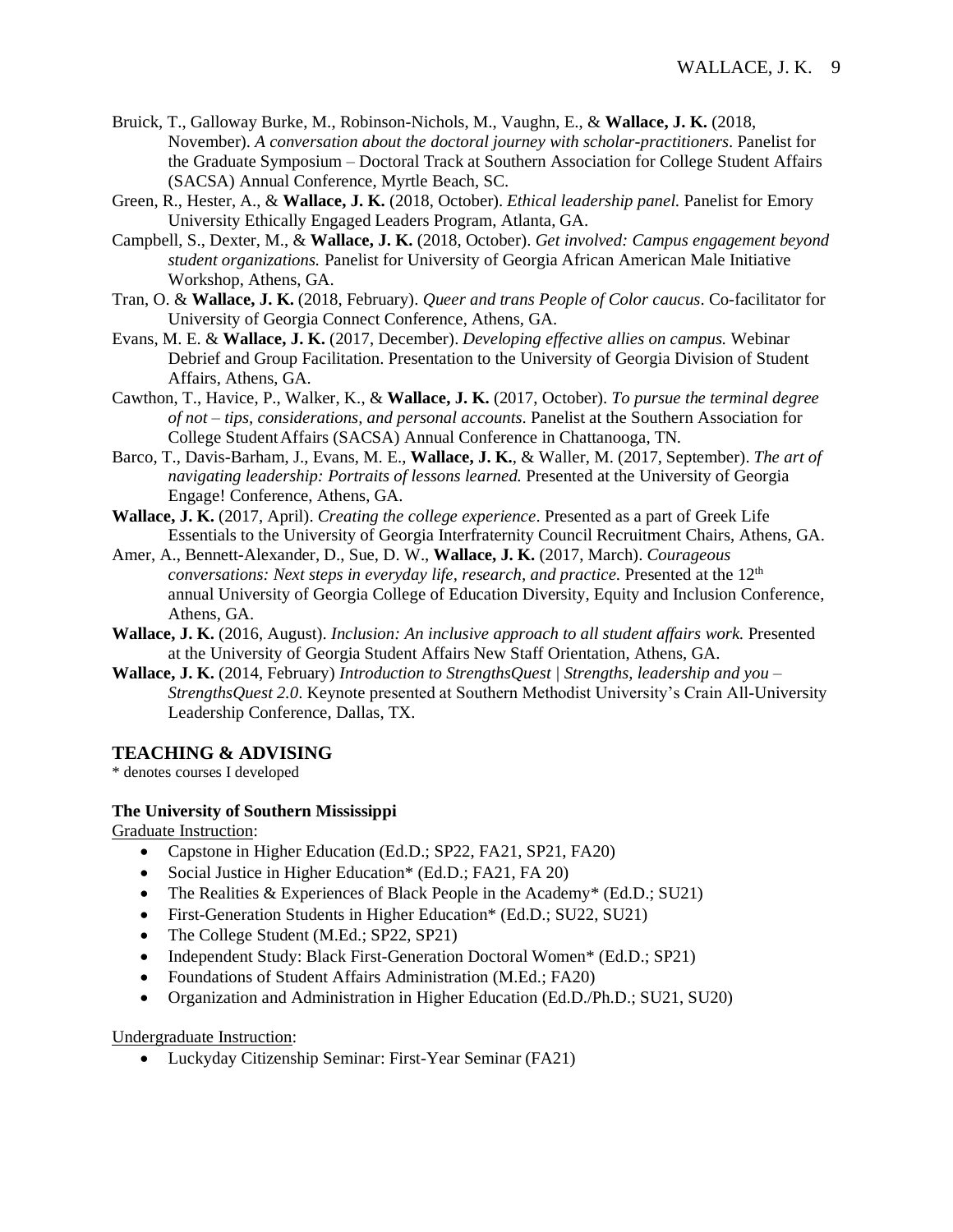### Advising:

Capstone Project Advisor (completed)

- 1. Kellie Herrington Jones (2022). *The effect on enrollment at Hinds Community College among dual enrollment students*. Ed.D., Higher Education Administration, The University of Southern Mississippi.
- 2. Jennifer Hill Faron (2022). *Instituting the pathways advising model at Pensacola State College: A feasibility study*. Ed.D., Higher Education Administration, The University of Southern Mississippi.
- 3. Amy LeBert (2022). *Graduate clinician perspectives of feedback delivery mode and frequency in on-campus clinical supervision.* Ed.D., Higher Education Administration, The University of Southern Mississippi.
- 4. Kelly Lester (2022). *Faculty leadership institute: A case study in leadership development in higher education*. Ed.D., Higher Education Administration, The University of Southern Mississippi.
- 5. Scott Manganello (2022). *The slippery-slope of privatizing public college and university in the United States*. Ed.D., Higher Education Administration, The University of Southern Mississippi.
- 6. Raven Moore (2022). *First-generation college students' experiences at public universities*. Ed.D., Higher Education Administration, The University of Southern Mississippi.
- 7. Joseph Price (2022). *The impact of COVID-19 on first-generation and low-income higher education students*. Ed.D., Higher Education Administration, The University of Southern Mississippi.

Capstone Project Advisor (in progress)

- 1. Valerie Bridgeforth Ed.D., Higher Education Administration
- 2. K. Morgan Chandler Ed.D., Higher Education Administration
- 3. Traevon Cooper Ed.D., Higher Education Administration
- 4. Marleigha Evans Ed.D., Higher Education Administration
- 5. Monica French Ed.D., Higher Education Administration
- 6. Johnny Jenkins Ed.D., Higher Education Administration
- 7. Hailie Lane Ed.D., Higher Education Administration
- 8. J. Nicole Porchia Ed.D., Higher Education Administration
- 9. Vickie Reed Ed.D., Higher Education Administration
- 10. Julian Sanders Ed.D., Higher Education Administration
- 11. Dominique Simmons Ed.D., Higher Education Administration
- 12. Chris Smith Ed.D., Higher Education Administration
- 13. Brock Taylor Ed.D., Higher Education Administration
- 14. Teresa Washington Ed.D., Higher Education Administration

Major Advisor, Doctoral Students

1. Jaborius Ball - Ph.D., Higher Education Administration

Committee Member, Doctoral Dissertation

1. Jasmine Thornton - Ph.D., Higher Education Administration

#### Chair, Undergraduate Thesis

1. Khytavia Fleming, Honors College

## Advising Load

- 75 graduate students (SP22)
- 79 graduate students (FA21)
- 55 graduate students (SP21)
- 42 graduate students (FA20)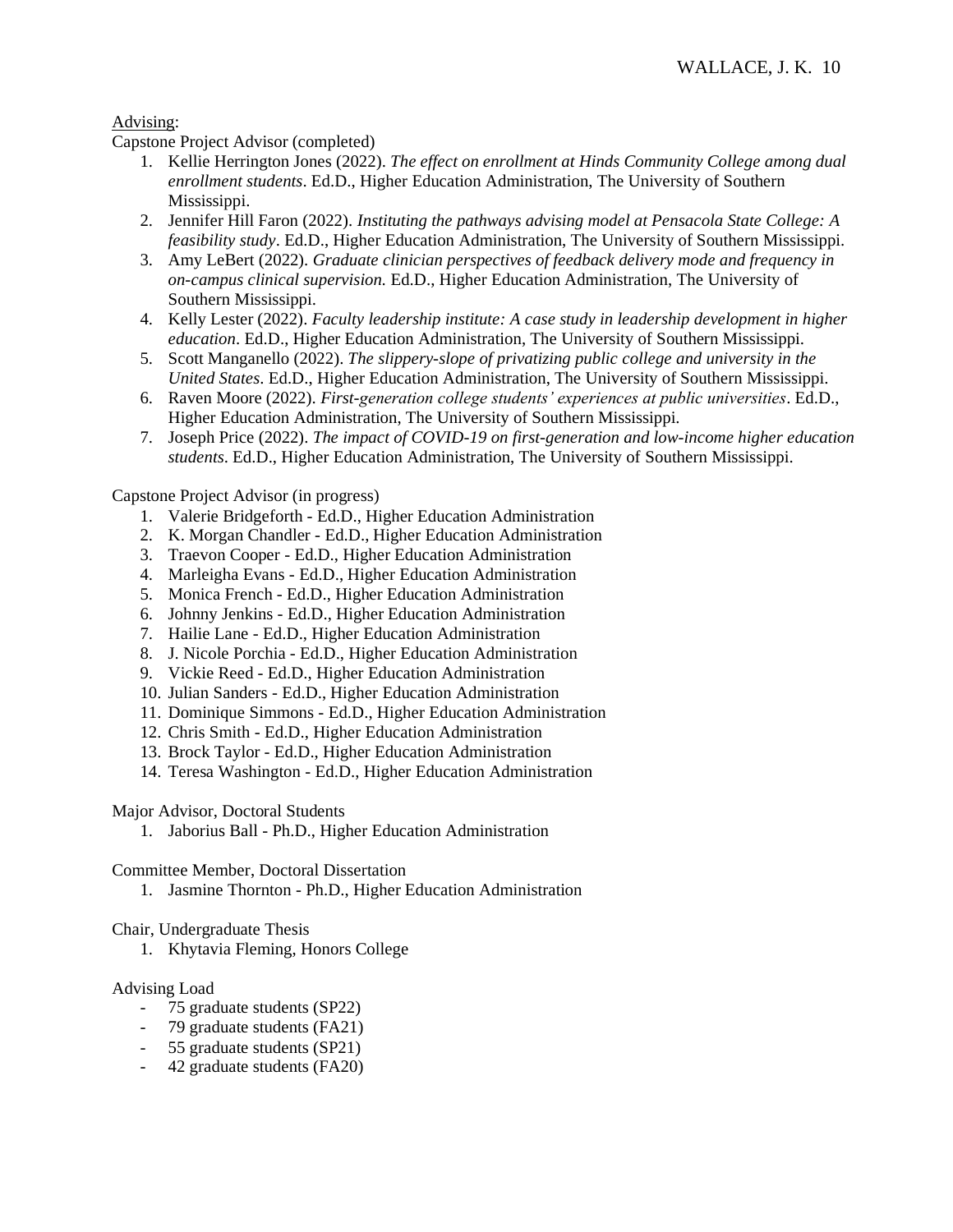## Mentored Student Work (Published):

Price, J. (2020, September 28). *End legacy admissions*. Inside Higher Ed. [https://www.insidehighered.com/admissions/views/2020/09/28/its-time-end-legacy-admissions](https://www.insidehighered.com/admissions/views/2020/09/28/its-time-end-legacy-admissions-opinion)[opinion](https://www.insidehighered.com/admissions/views/2020/09/28/its-time-end-legacy-admissions-opinion)

## **University of Georgia**

Graduate Instruction:

- Multicultural Practices in Student Affairs (TA, M.Ed.; FA19)
- "Moving In" to Student Affairs (TA, M.Ed.; FA19, FA18)
- Legal Issues in Student Affairs (TA, M.Ed.; SP19)
- Group Interventions (TA, M.Ed.; FA18)

## Undergraduate Instruction:

• Intro to Student Affairs (SP19)

## **University of North Texas at Dallas**

Undergraduate Instruction:

• Learning Strategies (FA14, FA13)

# **Texas Christian University**

Undergraduate Instruction:

- Intercultural Leadership\* (FA12)
- Freshman Seminar in Education (TA; SP10, FA09)

# **SERVICE**

Scholarly Service Journal of First-Generation Student Success 2022 – Present Editorial Board Member 2021 Reviewer

International Journal of Qualitative Studies in Education 2021 – Present Reviewer

Book - *On Brilliance and Resilience in Education: Black Student Support Networks from G.E.D. to Ph.D.* 2021 Invited Reviewer

Journal for College Student Development (JCSD) 2020 – Present Reviewer

College Student Affairs Journal (CSAJ) 2019 – Present Editorial Board Member 2018 Invited Reviewer

Journal Committed to Social Change on Race and Ethnicity (JSCORE) 2019 – Present Reviewer

Journal of Critical Scholarship on Higher Education and Student Affairs (JCSHESA) 2018 – 2020 Peer Reviewer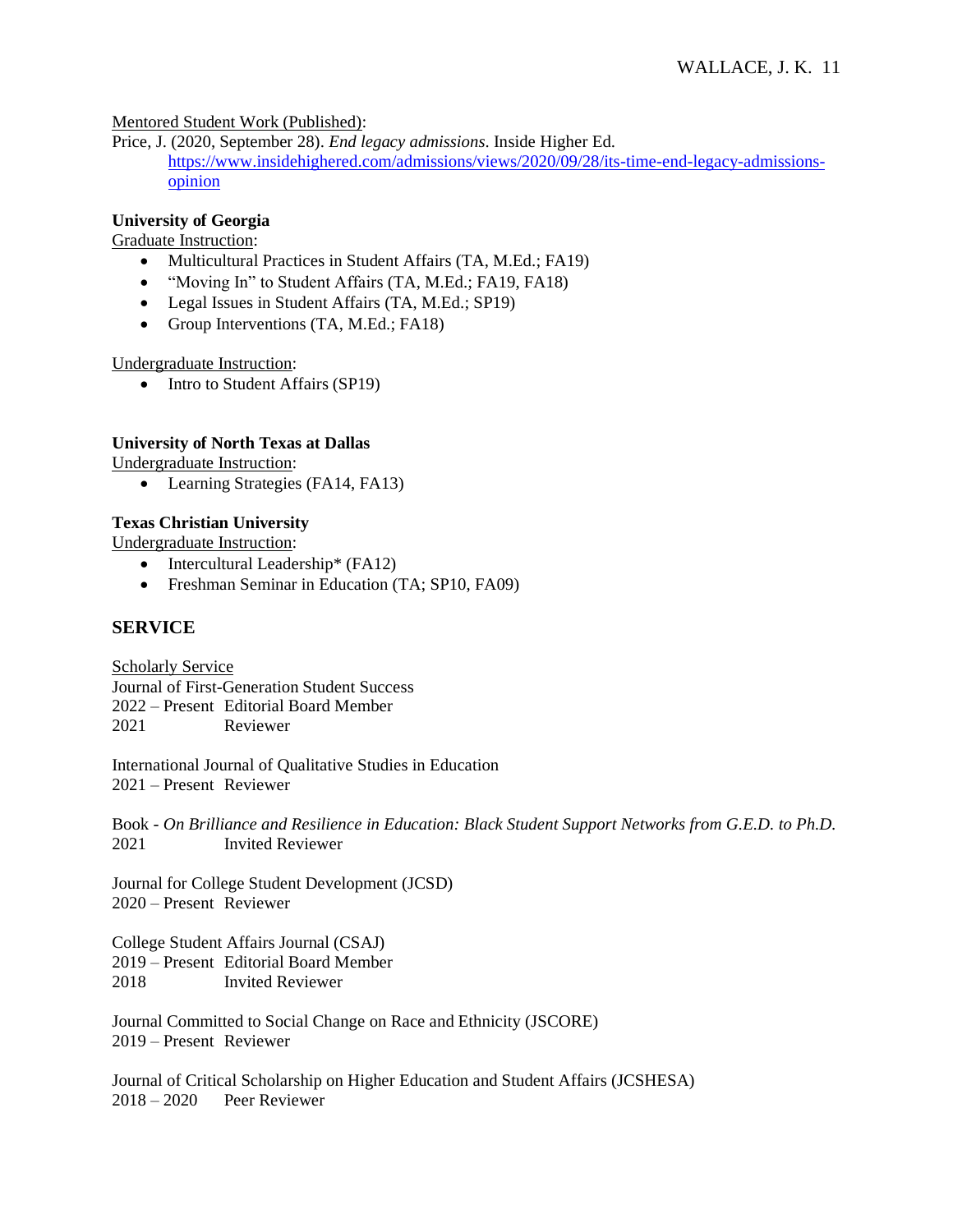Professional Service

Association for the Study of Higher Education (ASHE)

- 2022 Program Reviewer 2022 Annual Conference
- 2021 Paper Session Discussant 2021 Annual Conference
	- Institutional and Individual Responses to the Interlocking Systems of Racism, Sexism, and Oppression
- 2021 Council on Ethnic Participation Pre-Conference Speakers Chair
- 2021 Program Reviewer 2021 Annual Conference
- 2020 Paper Session Chair 2020 Annual Conference
	- Racialized and Gendered Experiences of Student Affairs Professionals
- 2020 Program Reviewer 2020 Annual Conference
- 2020 Council of Ethnic Participation Mentor
- 2020 Council on Ethnic Participation Mentor-Protégé Program Planning Committee

American Education Research Association (AERA)

```
2022 Paper Session Chair - 2022 Annual Meeting
```
- Black students, Alumni, and Higher Education Across Racial Unrest and **Inequality**
- 2021 Program Reviewer 2022 AERA Annual Meeting

NASPA Student Affairs Administrators in Higher Education (NASPA)

- 2022 Present NASPA Faculty Council
- 2022 Present Faculty Division Representative, NASPA Region III Advisory Board
- 2021 Program Reviewer NASPA Virtual Conference on Student Success in Higher Education
- 2019 Program Reviewer NASPA Multicultural Institute
- 2017 Program Reviewer NASPA Multicultural Institute

American College Personnel Association (ACPA)

2021 Facilitator - NextGen Institute 2022

Southern Association for College Student Affairs (SACSA)

- 2021 2023 Chair Research and Assessment Committee
- 2021 Program Reviewer 2021 Annual Conference
- 2019 Program Reviewer 2019 Annual Conference
- 2019 SACSA Dissertation of the Year Committee
- 2017 2020 Research and Assessment Committee
- 2017 2020 SASCA Research Grant Committee
- 2016 Programs Committee 2016 Annual Conference
- 2015 Program Reviewer 2015 Annual Conference
- 2015 Annual Conference Volunteer
- University Service

The University of Southern Mississippi - *Hattiesburg, MS*

- 2022 Present Member Assistant Director of TRIO Student Support Services Search Committee
- 2021 Present Advisor Southern Mississippi Black Caucus
- 2021 Present Coordinator Higher Education & Student Affairs Program Twitter Account
- 2021 Present Member USM Libraries' Open Access Working Group
- 2021 Present Member Institutional Diversity Mission & Vision Working Group
- 2020 Present Member Black Faculty and Staff Association Professional Development Committee
- 2020 Present Member Luckyday Equity and Anti-Racism Task Force
- 2020 Present Member School of Education Scholarship Circle Committee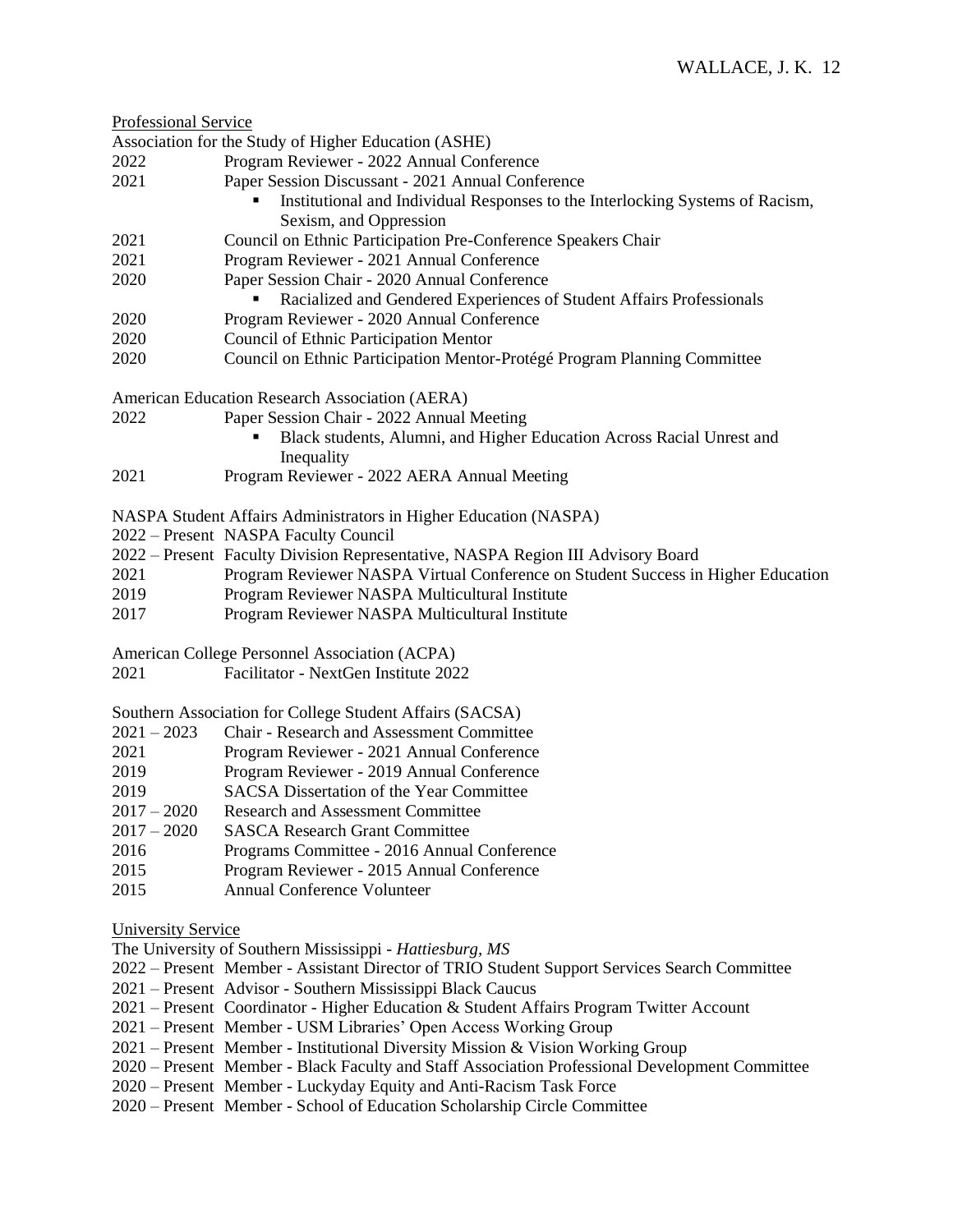| 2022 | Judge - Susan A. Siltanen Graduate Student Research Symposium |  |  |  |
|------|---------------------------------------------------------------|--|--|--|
|      |                                                               |  |  |  |

- 2021 2022 Member Tenure Track Assistant Professor of Higher Education Search Committee
- 2021 2022 Member Assistant Teaching Professor of Higher Education Search Committee
- 2021 Member Center for Community Engagement Changemakers Series Committee
	- **State of Activism Subcommittee**
	- Fraud and Elections Subcommittee
- 2021 Interviewer Ronald E. McNair Scholars Program Candidate Interviews
- 2021 Judge Alpha Kappa Alpha Exceptional Woman Scholarship Program & Essay Contest
- 2021 Member Tenure Track Assistant Professor of Higher Education Search Committee
- 2021 Member USM Traditions Committee
- 2021 Member Luckyday Scholars Evaluation Committee
- 2020 Academic Coach Center for Student Success Academic Coaching Program

University of Georgia - *Athens, GA*

- 2019 2020 Member First-Generation College Student Committee
- 2019 2020 Member UGA College of Pharmacy Diversity and Inclusion Committee
- 2017 2020 Powerful Partner College Student Affairs Administration Ph.D. Program
- 2016 2020 Ambassador College Student Affairs Administration Ph.D. Program
- 2017 2018 Advisor Beta Chi Theta South Asian Fraternity, Inc.
- 2017 2018 Hearing Administrator University Student Conduct Team
- 2017 2018 Member Institutional Review Board (appointed)
- 2017 2018 Staff Liaison LGBT Resource Center (selected)
- 2016 2018 Member Assistant Vice President Council (appointed)
- 2016 2018 Member Pillars of Student Success Team, Student Affairs (applied & selected)
- 2015 2018 Member UGA Career Committee
- 2015 2018 Staff Facilitator Safe Space Training Team (applied & selected)
- 2016 2017 Member International Education Week Committee
- 2016 2017 Treasurer Graduate and Professional Scholars (elected)
- 2017 Member Fontaine Center Assistant Director Search Committee
- 2017 Member Student Affairs Leadership Team (appointed)
- 2016 Staff Facilitator LeaderShape Institute (applied & selected)
- 2015 Chair MSP Senior Coordinator Search Committee (appointed)
- 2015 Member LGBT Resource Center Senior Coordinator Search Committee
- 2015 Member Multicultural Services and Programs Strategic Planning Committee

Emory University - *Atlanta, GA*

- 2019 Member Student Leadership and Involvement Awards Committee
- 2019 Evaluator Office of Sorority and Fraternity Life Eminence Awards
- 2018 2019 Advisor Commission on Racial and Social Justice Interns
- 2018 2019 Advisor Emory Black Student Union
- 2018 2019 Member Leadership Framework Committee

University of North Texas at Dallas - *Dallas, TX*

- 2013 2014 Chair Safe Zone Committee
- 2013 2014 Case Manager Campus Awareness Response and Education (C.A.R.E.) Team
- 2013 2014 Parliamentarian University Staff Council (elected)
- 2013 2014 Advisor Men of Refining Excellence
- 2013 2014 Advisor Veterans Student Organization
- 2013 2014 Member Admissions Review Committee
- 2013 2014 Member Mosaic Multicultural Programming Committee
- 2014 Chair Assistant Director of Activities & Organizations Search Committee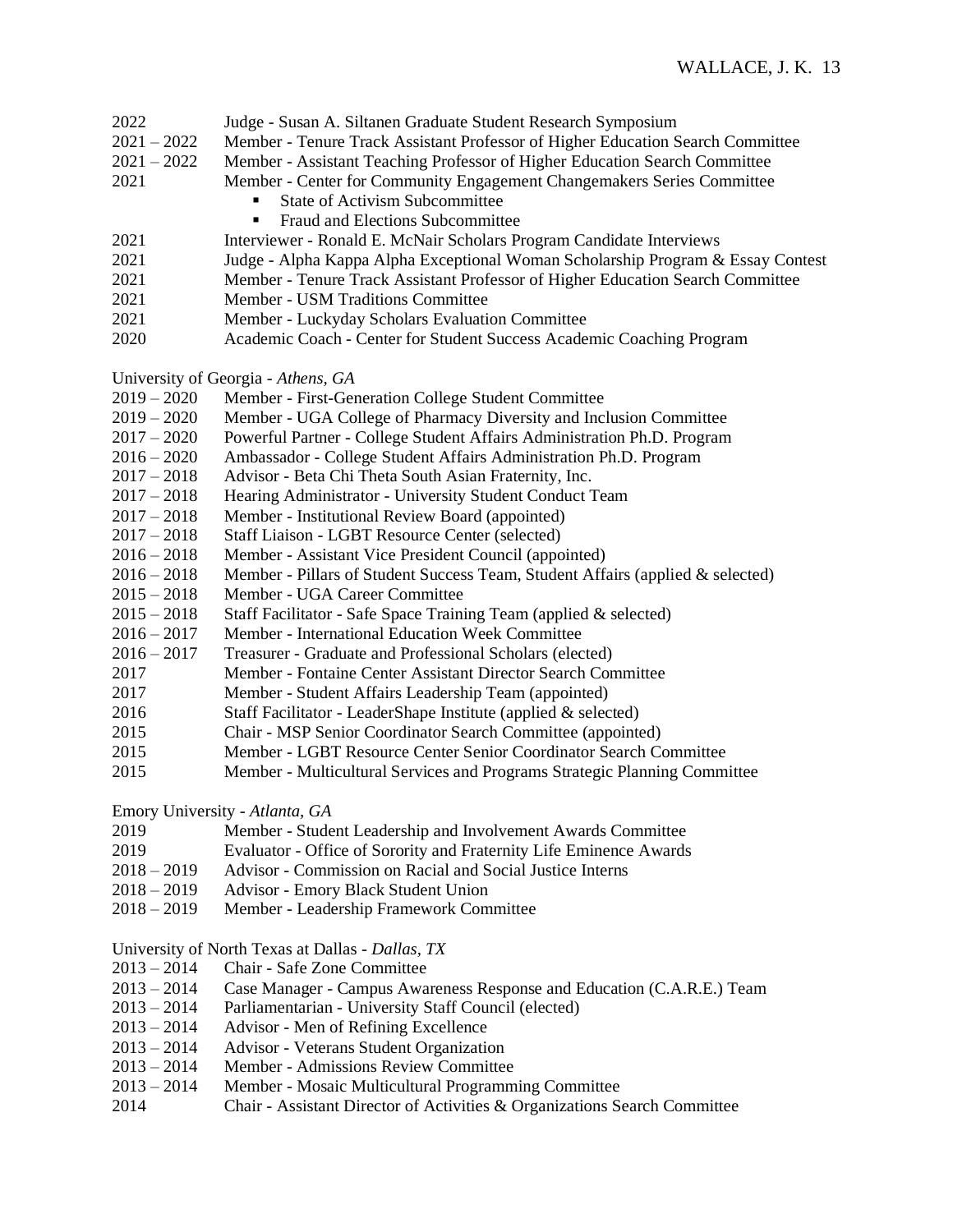- 2014 Member Greek Colonization Committee
- 2014 Member Student Support Services Grant Development Committee
- 2013 Member Admissions Counselor Search Committee

Texas Christian University - *Fort Worth, TX*

- 2011 2012 Advisor Black Student Association
- 2011 2012 Advisor Student Veterans Organization
- 2011 2012 Staff Facilitator Frog Camp: TCU Extended Orientation Program
- 2011 2012 Staff Mentor First-Year Connections
- 2011 2012 Member Community Scholars Scholarship Committee
- 2011 2012 Member Allies Committee
- 2011 2012 Member Men's Programming Committee
- 2012 Advisor Brothers of a Successful Standard Member
- 2012 Staff Mentor Compass 101 Recovery Program
- 2012 Member Community Involvement & Service-Learning Search Committee
- 2012 Member Leadership Center Assistant Director Search Committee
- 2011 Staff Facilitator Fraternity and Sorority Life IMPACT
- 2011 Member Diversity Initiative Committee
- 2011 Member Health & Wellness Committee
- 2011 Member Residential Services Hall Director Search Committee

## **COMMUNITY ENGAGEMENT & OUTREACH**

#FirstGenDocs Digital Platform [\(@FirstGenDocs;](https://twitter.com/firstgendocs) [firstgendocs.com\)](https://www.firstgendocs.com/) 2017 – Present Co-Founder

Dr. Melvin C. Terrell Educational Foundation, Inc.

2022 – Present Grant Committee - Member

2022 – Present Board Member

Texas Christian University Black Alumni Alliance 2021 BAA Scholarship Reviewer

Texas Christian University National Alumni Board

2016 – 2018 Vice President

2014 – 2016 Member At-Large

Alpha Phi Alpha Fraternity, Incorporated (A $\Phi$ A)

- 2015 2016 Eta Iota Lambda Athens Graduate Chapter Associate Editor of the Sphinx Magazine
- 2014 Beta Tau Lambda Fort Worth Graduate Chapter Vice President
- 2012 2014 Beta Tau Lambda Fort Worth Graduate Chapter Director of Educational Activities
- 2011 2014 Beta Tau Lambda Fort Worth Charitable Foundation Alpha Beautillion Chair
- Eta Psi Chapter President

Santa Fe Youth Services

2012 – 2013 Board Member (Leading Edge)

Big Brothers, Big Sisters of America (BBBS) - Tarrant County  $2007 - 2013$  Big Brother